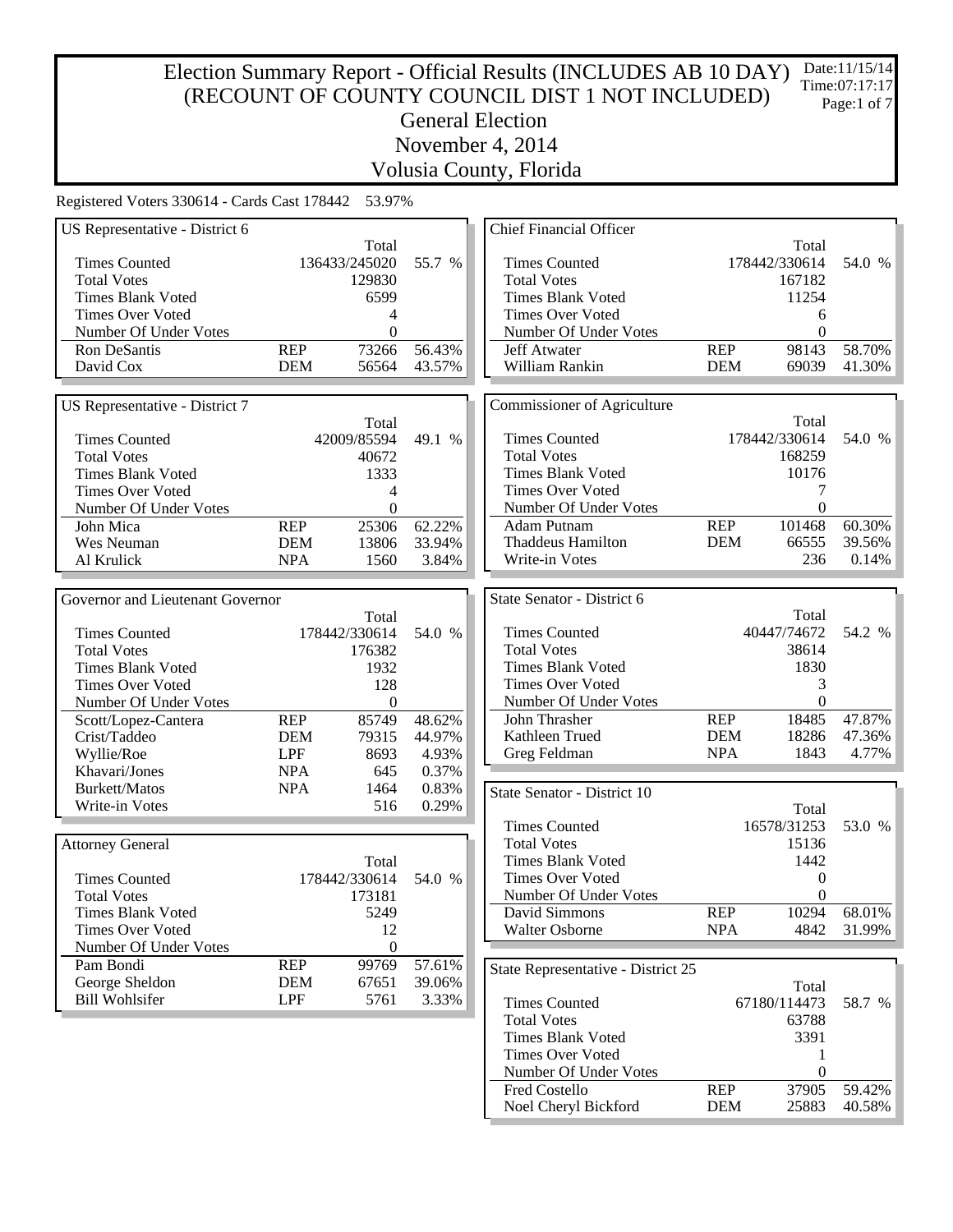# Election Summary Report - Official Results (INCLUDES AB 10 DAY) (RECOUNT OF COUNTY COUNCIL DIST 1 NOT INCLUDED) General Election November 4, 2014 Date:11/15/14 Time:07:17:17 Page:2 of 7

Volusia County, Florida

| State Representative - District 26 |                     |                  | Court of Appeal Orfinger             |                  |                  |
|------------------------------------|---------------------|------------------|--------------------------------------|------------------|------------------|
|                                    | Total               |                  |                                      | Total            |                  |
| <b>Times Counted</b>               | 47181/94137         | 50.1 %           | <b>Times Counted</b>                 | 178442/330614    | 54.0 %           |
| <b>Total Votes</b>                 | 44514               |                  | <b>Total Votes</b>                   | 146764           |                  |
| <b>Times Blank Voted</b>           | 2667                |                  | <b>Times Blank Voted</b>             | 31668            |                  |
| <b>Times Over Voted</b>            | $\Omega$            |                  | <b>Times Over Voted</b>              | 10               |                  |
| Number Of Under Votes              | $\theta$            |                  | Number Of Under Votes                | $\theta$         |                  |
| Michael Cantu                      | 21084<br><b>REP</b> | 47.36%           | <b>YES</b>                           | 108460           | 73.90%           |
| Dwayne L. Taylor                   | <b>DEM</b><br>23430 | 52.64%           | NO                                   | 38304            | 26.10%           |
|                                    |                     |                  |                                      |                  |                  |
| State Representative - District 27 |                     |                  | Court of Appeal Palmer               |                  |                  |
|                                    | Total               |                  |                                      | Total            |                  |
| <b>Times Counted</b>               | 51848/102122        | 50.8 %           | <b>Times Counted</b>                 | 178442/330614    | 54.0 %           |
| <b>Total Votes</b>                 | 49718               |                  | <b>Total Votes</b>                   | 145634           |                  |
| <b>Times Blank Voted</b>           | 2128                |                  | <b>Times Blank Voted</b>             | 32789            |                  |
| <b>Times Over Voted</b>            | 2                   |                  | Times Over Voted                     | 19               |                  |
| Number Of Under Votes              | $\theta$            |                  | Number Of Under Votes                | $\theta$         |                  |
| David Santiago                     | <b>REP</b><br>28701 | 57.73%           | <b>YES</b>                           | 108784           | 74.70%           |
| <b>Bob Garcia</b>                  | <b>DEM</b><br>21017 | 42.27%           | NO                                   | 36850            | 25.30%           |
|                                    |                     |                  |                                      |                  |                  |
| Court of Appeal Berger             |                     |                  | Court of Appeal Sawaya               |                  |                  |
|                                    | Total               |                  |                                      | Total            |                  |
| <b>Times Counted</b>               | 178442/330614       | 54.0 %           | <b>Times Counted</b>                 | 178442/330614    | 54.0 %           |
| <b>Total Votes</b>                 | 148778              |                  | <b>Total Votes</b>                   | 145224           |                  |
| <b>Times Blank Voted</b>           | 29656               |                  | <b>Times Blank Voted</b>             | 33200            |                  |
| <b>Times Over Voted</b>            | 8                   |                  | <b>Times Over Voted</b>              | 18               |                  |
| Number Of Under Votes              | 0                   |                  | Number Of Under Votes                | $\theta$         |                  |
| <b>YES</b>                         | 112175              | 75.40%           | <b>YES</b>                           | 105227           | 72.46%           |
| N <sub>O</sub>                     | 36603               | 24.60%           | NO                                   | 39997            | 27.54%           |
|                                    |                     |                  |                                      |                  |                  |
| Court of Appeal Evander            |                     |                  | Court of Appeal Wallis               |                  |                  |
|                                    | Total               |                  |                                      | Total            |                  |
| <b>Times Counted</b>               | 178442/330614       | 54.0 %           | <b>Times Counted</b>                 | 178442/330614    | 54.0 %           |
| <b>Total Votes</b>                 | 147263              |                  | <b>Total Votes</b>                   | 145289           |                  |
| <b>Times Blank Voted</b>           | 31156               |                  | <b>Times Blank Voted</b>             | 33140            |                  |
| <b>Times Over Voted</b>            | 23                  |                  | <b>Times Over Voted</b>              | 13               |                  |
| Number Of Under Votes              | $\boldsymbol{0}$    |                  | Number Of Under Votes                | $\boldsymbol{0}$ |                  |
| <b>YES</b>                         | 109589              | 74.42%           | <b>YES</b>                           | 106492           | 73.30%           |
| NO                                 | 37674               | 25.58%           | NO                                   | 38797            | 26.70%           |
|                                    |                     |                  |                                      |                  |                  |
|                                    |                     |                  |                                      |                  |                  |
| Court of Appeal Lawson             |                     |                  | Circuit Judge 7th Judicial Circuit - |                  |                  |
|                                    | Total               |                  | Group 20                             | Total            |                  |
| <b>Times Counted</b>               | 178442/330614       | 54.0 %           | <b>Times Counted</b>                 | 178442/330614    | 54.0 %           |
| <b>Total Votes</b>                 |                     |                  |                                      |                  |                  |
|                                    | 146446              |                  | <b>Total Votes</b>                   | 148114           |                  |
| <b>Times Blank Voted</b>           | 31981               |                  | <b>Times Blank Voted</b>             | 30303            |                  |
| <b>Times Over Voted</b>            | 15                  |                  | <b>Times Over Voted</b>              | 25               |                  |
| Number Of Under Votes              | $\boldsymbol{0}$    |                  | Number Of Under Votes                | $\boldsymbol{0}$ |                  |
| <b>YES</b><br>NO                   | 108972<br>37474     | 74.41%<br>25.59% | Adam Warren<br>Kathy Weston          | 70727<br>77387   | 47.75%<br>52.25% |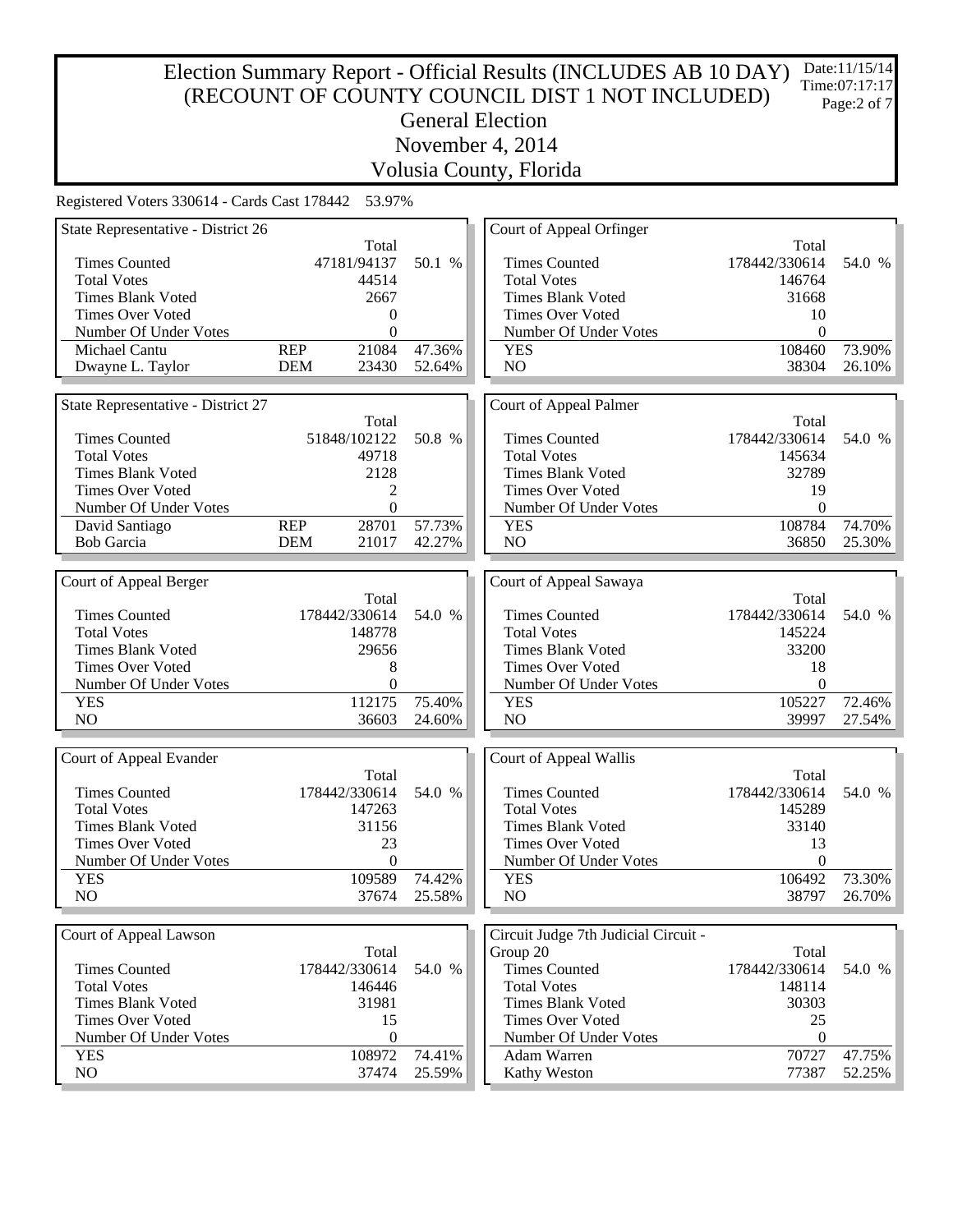# Election Summary Report - Official Results (INCLUDES AB 10 DAY) (RECOUNT OF COUNTY COUNCIL DIST 1 NOT INCLUDED) General Election November 4, 2014 Date:11/15/14 Time:07:17:17 Page:3 of 7

Volusia County, Florida

| School Board - District 1   |                  |        | Soil Water Conservation - Seat 5 |                  |        |
|-----------------------------|------------------|--------|----------------------------------|------------------|--------|
|                             | Total            |        |                                  | Total            |        |
| <b>Times Counted</b>        | 37059/66543      | 55.7 % | <b>Times Counted</b>             | 178442/330614    | 54.0 % |
| <b>Total Votes</b>          | 32592            |        | <b>Total Votes</b>               | 133376           |        |
| <b>Times Blank Voted</b>    | 4466             |        | Times Blank Voted                | 45061            |        |
| <b>Times Over Voted</b>     |                  |        | Times Over Voted                 | 5                |        |
| Number Of Under Votes       | $\boldsymbol{0}$ |        | Number Of Under Votes            | $\overline{0}$   |        |
| John Michael Hill           | 18334            | 56.25% | H. Alan Burton                   | 129598           | 97.17% |
| Don Sarro                   | 14258            | 43.75% | Write-in Votes                   | 3778             | 2.83%  |
|                             |                  |        |                                  |                  |        |
| School Board - District 3   |                  |        | City of Daytona Beach - Zone 1   |                  |        |
|                             | Total            |        |                                  | Total            |        |
| <b>Times Counted</b>        | 42304/71966      | 58.8 % | <b>Times Counted</b>             | 3104/6331        | 49.0 % |
| <b>Total Votes</b>          | 36695            |        | <b>Total Votes</b>               | 2859             |        |
| <b>Times Blank Voted</b>    | 5604             |        | <b>Times Blank Voted</b>         | 245              |        |
| <b>Times Over Voted</b>     | 5                |        | Times Over Voted                 | $\theta$         |        |
| Number Of Under Votes       | $\theta$         |        | Number Of Under Votes            | $\theta$         |        |
| Linda Cuthbert              | 23230            | 63.31% | Carl W. Lentz, IV                | 1069             | 37.39% |
| George Trovato              | 13465            | 36.69% | <b>Ruth Trager</b>               | 1790             | 62.61% |
|                             |                  |        |                                  |                  |        |
|                             |                  |        |                                  |                  |        |
| County Council At Large     |                  |        | City of Daytona Beach - Zone 5   |                  |        |
| <b>Times Counted</b>        | Total            |        |                                  | Total            |        |
|                             | 178442/330614    | 54.0 % | <b>Times Counted</b>             | 2727/6574        | 41.5 % |
| <b>Total Votes</b>          | 154627           |        | <b>Total Votes</b>               | 2523             |        |
| <b>Times Blank Voted</b>    | 23793            |        | <b>Times Blank Voted</b>         | 204              |        |
| <b>Times Over Voted</b>     | 22               |        | <b>Times Over Voted</b>          | $\theta$         |        |
| Number Of Under Votes       | $\overline{0}$   |        | Number Of Under Votes            | $\theta$         |        |
| Joyce Cusack                | 84174            | 54.44% | Patrick Henry                    | 1820             | 72.14% |
| Patricia Northey            | 70453            | 45.56% | Stanley B. Pandy, II             | 703              | 27.86% |
|                             |                  |        |                                  |                  |        |
| County Council - District 1 |                  |        | Daytona Beach Shores - Mayor     |                  |        |
|                             | Total            |        |                                  | Total            |        |
| <b>Times Counted</b>        | 35468/63794      | 55.6 % | <b>Times Counted</b>             | 2396/3841        | 62.4 % |
| <b>Total Votes</b>          | 30968            |        | <b>Total Votes</b>               | 2191             |        |
| <b>Times Blank Voted</b>    | 4494             |        | <b>Times Blank Voted</b>         | 205              |        |
| <b>Times Over Voted</b>     | 6                |        | <b>Times Over Voted</b>          | $\theta$         |        |
| Number Of Under Votes       | $\theta$         |        | Number Of Under Votes            | $\theta$         |        |
| Andy Kelly                  | 15410            | 49.76% | Harry H. Jennings                | 1803             | 82.29% |
| Pat Patterson               | 15558            | 50.24% | Michael Petersen                 | 388              | 17.71% |
|                             |                  |        |                                  |                  |        |
| County Council - District 5 |                  |        | City of DeBary - Seat 3          |                  |        |
|                             | Total            |        |                                  | Total            |        |
| <b>Times Counted</b>        | 30494/64106      | 47.6 % | <b>Times Counted</b>             | 8085/13737       | 58.9 % |
| <b>Total Votes</b>          | 26834            |        | <b>Total Votes</b>               | 7217             |        |
| <b>Times Blank Voted</b>    | 3658             |        | <b>Times Blank Voted</b>         | 868              |        |
| <b>Times Over Voted</b>     | 2                |        | Times Over Voted                 | $\boldsymbol{0}$ |        |
| Number Of Under Votes       | $\mathbf{0}$     |        | Number Of Under Votes            | $\theta$         |        |
| <b>Rich Gailey</b>          | 12714            | 47.38% | Mike Brady                       | 4088             | 56.64% |
| Fred Lowry                  | 14120            | 52.62% | Ashleigh Hart                    | 3129             | 43.36% |
|                             |                  |        |                                  |                  |        |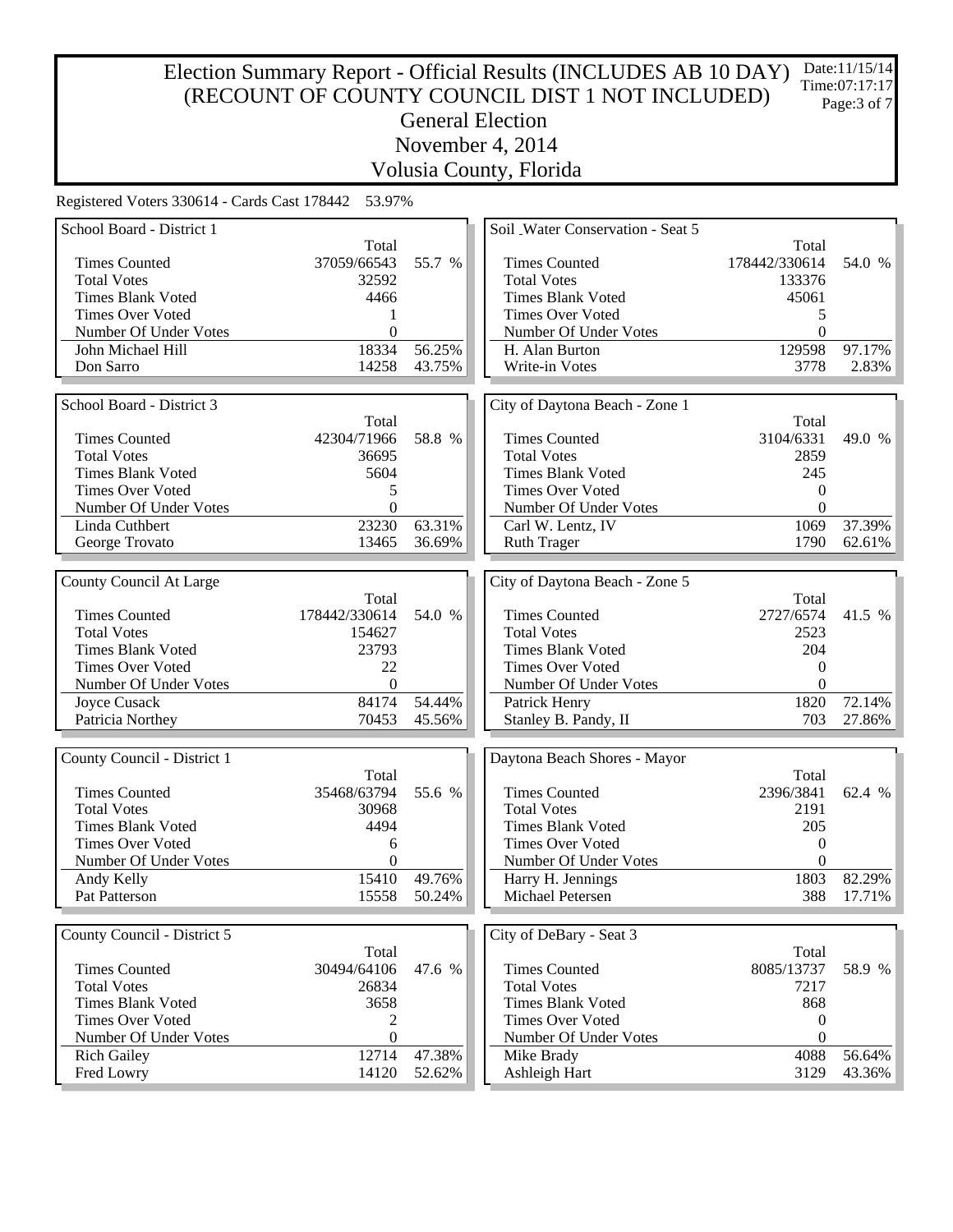# Election Summary Report - Official Results (INCLUDES AB 10 DAY) (RECOUNT OF COUNTY COUNCIL DIST 1 NOT INCLUDED) General Election November 4, 2014 Date:11/15/14 Time:07:17:17 Page:4 of 7

Volusia County, Florida

| City of DeBary - Seat 4      |                  |        | City of Edgewater - District 1  |                  |        |
|------------------------------|------------------|--------|---------------------------------|------------------|--------|
|                              | Total            |        |                                 | Total            |        |
| <b>Times Counted</b>         | 8085/13737       | 58.9 % | <b>Times Counted</b>            | 7607/14122       | 53.9 % |
| <b>Total Votes</b>           | 7134             |        | <b>Total Votes</b>              | 6607             |        |
| <b>Times Blank Voted</b>     | 951              |        | <b>Times Blank Voted</b>        | 1000             |        |
| <b>Times Over Voted</b>      | $\boldsymbol{0}$ |        | Times Over Voted                | $\theta$         |        |
| Number Of Under Votes        | $\mathbf{0}$     |        | Number Of Under Votes           | $\theta$         |        |
| Lita Handy-Peters            | 3857             | 54.07% | <b>Chuck Martin</b>             | 2764             | 41.83% |
| Leslie Kinsella              | 3277             | 45.93% | Christine E. Power              | 3843             | 58.17% |
|                              |                  |        |                                 |                  |        |
| City of Deltona - Mayor      |                  |        | City of Edgewater - District 3  |                  |        |
|                              | Total            |        |                                 | Total            |        |
| <b>Times Counted</b>         | 24709/53971      | 45.8 % | <b>Times Counted</b>            | 7607/14122       | 53.9 % |
| <b>Total Votes</b>           | 23125            |        | <b>Total Votes</b>              | 6676             |        |
| <b>Times Blank Voted</b>     | 1583             |        | <b>Times Blank Voted</b>        | 931              |        |
| <b>Times Over Voted</b>      |                  |        | Times Over Voted                | $\theta$         |        |
|                              | 1                |        |                                 |                  |        |
| Number Of Under Votes        | $\mathbf{0}$     |        | Number Of Under Votes           | $\theta$         |        |
| Zenaida Denizac              | 11443            | 49.48% | Daniel M. Blazi                 | 3369             | 50.46% |
| John C. Masiarczyk           | 11682            | 50.52% | Dennis Brian Dolbow             | 3307             | 49.54% |
|                              |                  |        |                                 |                  |        |
| City of Deltona - District 1 |                  |        | City of Edgewater - District 4  |                  |        |
|                              | Total            |        |                                 | Total            |        |
| <b>Times Counted</b>         | 3598/8356        | 43.1 % | <b>Times Counted</b>            | 7607/14122       | 53.9 % |
| <b>Total Votes</b>           | 3066             |        | <b>Total Votes</b>              | 6615             |        |
| <b>Times Blank Voted</b>     | 532              |        | <b>Times Blank Voted</b>        | 992              |        |
| <b>Times Over Voted</b>      | $\mathbf{0}$     |        | Times Over Voted                | $\theta$         |        |
| Number Of Under Votes        | $\overline{0}$   |        | Number Of Under Votes           | $\theta$         |        |
| Mitch Honaker                | 1625             | 53.00% | Gary Conroy                     | 3687             | 55.74% |
| Michael W. Putkowski         | 1441             | 47.00% | Robert Wilkie, IV               | 2928             | 44.26% |
|                              |                  |        |                                 |                  |        |
| City of Deltona - District 5 |                  |        | City of Holly Hill - District 1 |                  |        |
|                              | Total            |        |                                 | Total            |        |
| <b>Times Counted</b>         | 4121/9098        | 45.3 % | <b>Times Counted</b>            | 3301/6893        | 47.9 % |
| <b>Total Votes</b>           | 3633             |        | <b>Total Votes</b>              | 2859             |        |
| <b>Times Blank Voted</b>     | 488              |        | <b>Times Blank Voted</b>        | 441              |        |
| <b>Times Over Voted</b>      | $\boldsymbol{0}$ |        | Times Over Voted                | 1                |        |
| Number Of Under Votes        | $\theta$         |        | Number Of Under Votes           | $\overline{0}$   |        |
| Victor M. Ramos              | 1661             | 45.72% | Arthur J. Byrnes                | 1537             | 53.76% |
| <b>Brian Soukup</b>          | 1972             | 54.28% | Michael Chuven                  | 1322             | 46.24% |
|                              |                  |        |                                 |                  |        |
|                              |                  |        |                                 |                  |        |
| City of Edgewater - Mayor    |                  |        | City of Lake Helen - Zone 2     |                  |        |
|                              | Total            |        |                                 | Total            |        |
| <b>Times Counted</b>         | 7607/14122       | 53.9 % | <b>Times Counted</b>            | 1136/1928        | 58.9 % |
| <b>Total Votes</b>           | 6951             |        | <b>Total Votes</b>              | 1042             |        |
| <b>Times Blank Voted</b>     | 656              |        | <b>Times Blank Voted</b>        | 94               |        |
| <b>Times Over Voted</b>      | 0                |        | Times Over Voted                | $\boldsymbol{0}$ |        |
| Number Of Under Votes        | $\mathbf{0}$     |        | Number Of Under Votes           | $\theta$         |        |
| Gene Emter                   | 3038             | 43.71% | Vernon J. Burton                | 639              | 61.32% |
| Michael Ignasiak             | 3913             | 56.29% | Ernie DeBoliac                  | 403              | 38.68% |
|                              |                  |        |                                 |                  |        |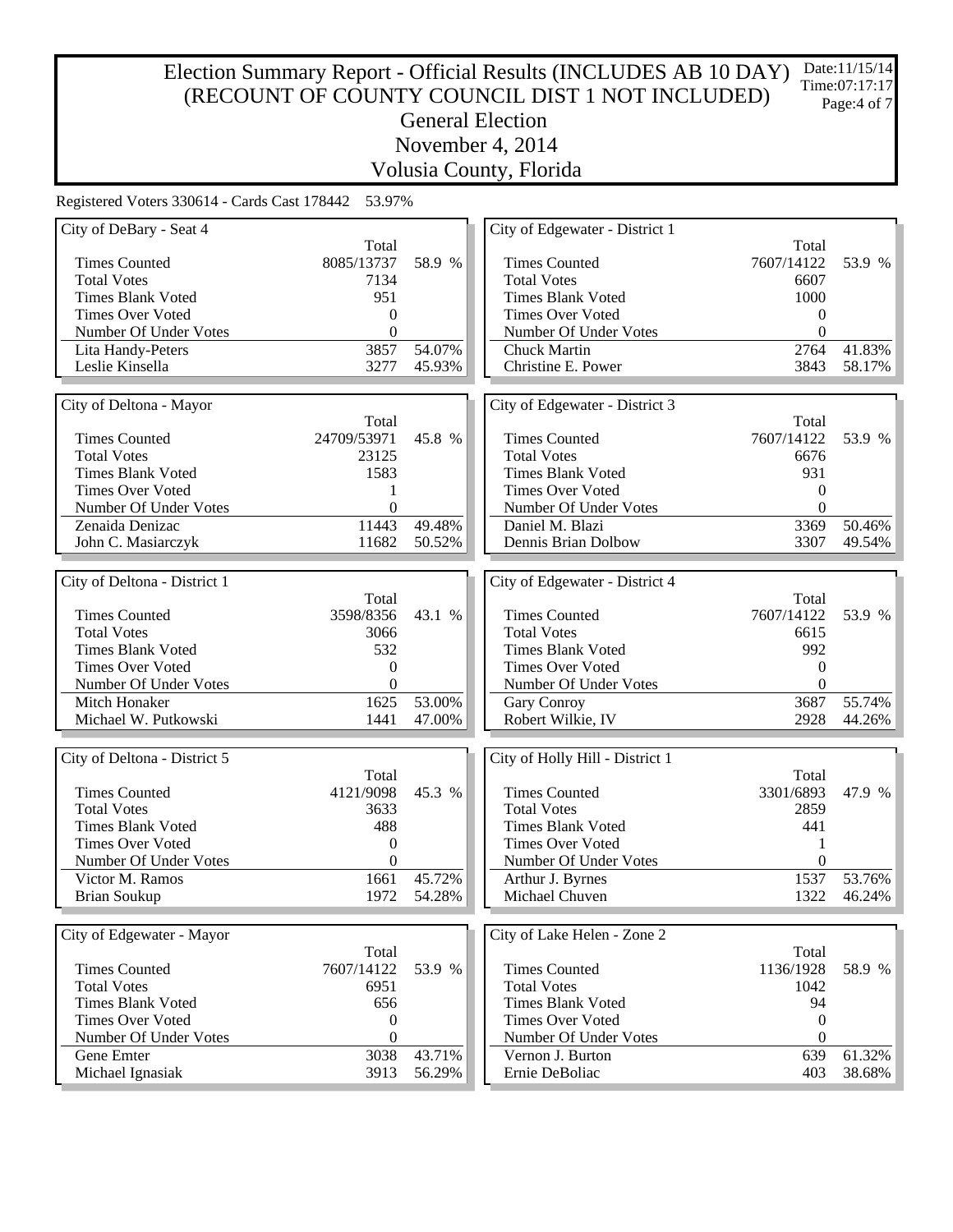#### Election Summary Report - Official Results (INCLUDES AB 10 DAY) (RECOUNT OF COUNTY COUNCIL DIST 1 NOT INCLUDED) General Election November 4, 2014 Date:11/15/14 Time:07:17:17 Page:5 of 7

Volusia County, Florida

| City of Lake Helen - Zone 4                         |                                  |        | City of Orange City - At Large   |                       |        |
|-----------------------------------------------------|----------------------------------|--------|----------------------------------|-----------------------|--------|
|                                                     | Total                            |        |                                  | Total                 |        |
| <b>Times Counted</b>                                | 1136/1928                        | 58.9 % | <b>Times Counted</b>             | 3355/6752             | 49.7 % |
| <b>Total Votes</b>                                  | 1042                             |        | <b>Total Votes</b>               | 2824                  |        |
| <b>Times Blank Voted</b>                            | 94                               |        | <b>Times Blank Voted</b>         | 530                   |        |
| <b>Times Over Voted</b>                             | $\Omega$                         |        | <b>Times Over Voted</b>          |                       |        |
| Number Of Under Votes                               | $\mathbf{0}$                     |        | Number Of Under Votes            | $\Omega$              |        |
| Cameron Lane                                        | 477                              | 45.78% | O. William Crippen               | 1890                  | 66.93% |
| Tura Schnebly                                       | 565                              | 54.22% | Vernon Stafford                  | 934                   | 33.07% |
|                                                     |                                  |        |                                  |                       |        |
| City of New Smyrna Beach - Mayor                    |                                  |        | City of Ormond Beach - Zone 2    |                       |        |
|                                                     | Total                            |        |                                  | Total                 |        |
| <b>Times Counted</b>                                | 11466/18198                      | 63.0 % | <b>Times Counted</b>             | 3536/6500             | 54.4 % |
| <b>Total Votes</b>                                  | 10620                            |        | <b>Total Votes</b>               | 3015                  |        |
| <b>Times Blank Voted</b>                            | 846                              |        | <b>Times Blank Voted</b>         | 520                   |        |
| <b>Times Over Voted</b>                             | $\boldsymbol{0}$                 |        | <b>Times Over Voted</b>          | 1                     |        |
| Number Of Under Votes                               | $\mathbf{0}$                     |        | Number Of Under Votes            | $\boldsymbol{0}$      |        |
| <b>Jack Grasty</b>                                  | 4885                             | 46.00% | Dann Dragone                     | 942                   | 31.24% |
| James W. Hathaway                                   | 5735                             | 54.00% | Troy Kent                        | 2073                  | 68.76% |
|                                                     |                                  |        |                                  |                       |        |
| City of New Smyrna Beach - Zone 2                   |                                  |        | City of Port Orange - District 1 |                       |        |
|                                                     | Total                            |        |                                  | Total                 |        |
| <b>Times Counted</b>                                | 11466/18198                      | 63.0 % | <b>Times Counted</b>             | 21580/38960           | 55.4 % |
| <b>Total Votes</b>                                  | 9685                             |        | <b>Total Votes</b>               | 18928                 |        |
| <b>Times Blank Voted</b>                            | 1781                             |        | <b>Times Blank Voted</b>         | 2651                  |        |
| <b>Times Over Voted</b>                             | $\boldsymbol{0}$                 |        | Times Over Voted                 | 1                     |        |
| Number Of Under Votes                               | $\boldsymbol{0}$                 |        | Number Of Under Votes            | $\Omega$              |        |
| Jake Sachs                                          | 5565                             | 57.46% | <b>Bob Ford</b>                  | 9970                  | 52.67% |
| <b>Steve Sather</b>                                 | 4120                             | 42.54% | Sonya L. Laney                   | 8958                  | 47.33% |
|                                                     |                                  |        |                                  |                       |        |
|                                                     |                                  |        | <b>State Amendment 1</b>         |                       |        |
| City of Oak Hill - Seat 1                           | Total                            |        |                                  | Total                 |        |
| <b>Times Counted</b>                                | 808/1363                         | 59.3 % | <b>Times Counted</b>             | 178442/330614         | 54.0 % |
| <b>Total Votes</b>                                  |                                  |        | <b>Total Votes</b>               | 167435                |        |
|                                                     | 758                              |        | <b>Times Blank Voted</b>         | 10999                 |        |
| <b>Times Blank Voted</b><br><b>Times Over Voted</b> | 50                               |        | <b>Times Over Voted</b>          |                       |        |
|                                                     | $\boldsymbol{0}$<br>$\mathbf{0}$ |        | Number Of Under Votes            | 8<br>$\boldsymbol{0}$ |        |
| Number Of Under Votes                               |                                  |        |                                  |                       |        |
| Ron Engele                                          | 307                              | 40.50% | <b>YES</b>                       | 122339                | 73.07% |
| Linda C. Hyatt                                      | 451                              | 59.50% | NO                               | 45096                 | 26.93% |
|                                                     |                                  |        |                                  |                       |        |
| City of Oak Hill - Seat 3                           |                                  |        | <b>State Amendment 2</b>         |                       |        |
|                                                     | Total                            |        |                                  | Total                 |        |
| <b>Times Counted</b>                                | 808/1363                         | 59.3 % | <b>Times Counted</b>             | 178442/330614         | 54.0 % |
| <b>Total Votes</b>                                  | 743                              |        | <b>Total Votes</b>               | 174275                |        |
| <b>Times Blank Voted</b>                            | 65                               |        | <b>Times Blank Voted</b>         | 4148                  |        |
| <b>Times Over Voted</b>                             | $\boldsymbol{0}$                 |        | <b>Times Over Voted</b>          | 19                    |        |
| Number Of Under Votes                               | $\boldsymbol{0}$                 |        | Number Of Under Votes            | $\boldsymbol{0}$      |        |
| Kathy Bittle                                        | 472                              | 63.53% | <b>YES</b>                       | 101012                | 57.96% |
| Jupp Norhausen                                      | 271                              | 36.47% | NO                               | 73263                 | 42.04% |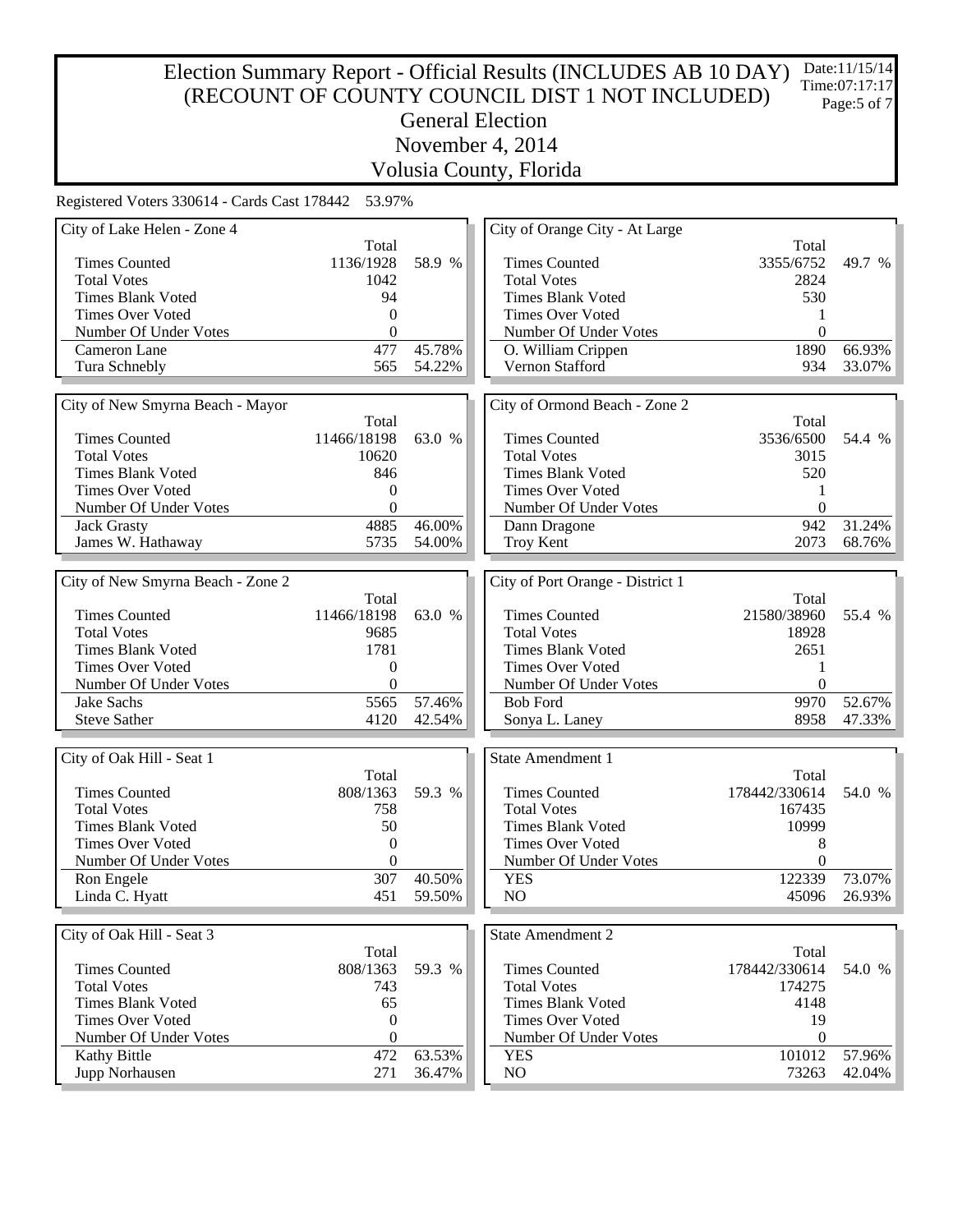#### Election Summary Report - Official Results (INCLUDES AB 10 DAY) (RECOUNT OF COUNTY COUNCIL DIST 1 NOT INCLUDED) General Election November 4, 2014 Date:11/15/14 Time:07:17:17 Page:6 of 7

Volusia County, Florida

| <b>State Amendment 3</b>     |                  |        | Daytona Beach - Referendum 5 |                  |        |
|------------------------------|------------------|--------|------------------------------|------------------|--------|
|                              | Total            |        |                              | Total            |        |
| <b>Times Counted</b>         | 178442/330614    | 54.0 % | <b>Times Counted</b>         | 17550/38572      | 45.5 % |
| <b>Total Votes</b>           | 162040           |        | <b>Total Votes</b>           | 15237            |        |
| <b>Times Blank Voted</b>     | 16384            |        | <b>Times Blank Voted</b>     | 2312             |        |
| <b>Times Over Voted</b>      | 18               |        | Times Over Voted             |                  |        |
| Number Of Under Votes        | $\boldsymbol{0}$ |        | Number Of Under Votes        | $\theta$         |        |
| <b>YES</b>                   | 76537            | 47.23% | <b>YES</b>                   | 10381            | 68.13% |
| NO                           | 85503            | 52.77% | NO                           | 4856             | 31.87% |
|                              |                  |        |                              |                  |        |
| Daytona Beach - Referendum 1 |                  |        | Deltona - Referendum 1       |                  |        |
|                              | Total            |        |                              | Total            |        |
| <b>Times Counted</b>         | 17550/38572      | 45.5 % | <b>Times Counted</b>         | 24709/53971      | 45.8 % |
| <b>Total Votes</b>           | 14118            |        | <b>Total Votes</b>           | 22175            |        |
| <b>Times Blank Voted</b>     | 3432             |        | <b>Times Blank Voted</b>     | 2532             |        |
| <b>Times Over Voted</b>      | 0                |        | Times Over Voted             | 2                |        |
| Number Of Under Votes        | $\boldsymbol{0}$ |        | Number Of Under Votes        | $\mathbf{0}$     |        |
| <b>YES</b>                   | 7840             | 55.53% | <b>YES</b>                   | 14730            | 66.43% |
| NO                           | 6278             | 44.47% | NO                           | 7445             | 33.57% |
|                              |                  |        |                              |                  |        |
| Daytona Beach - Referendum 2 |                  |        | Deltona - Referendum 2       |                  |        |
|                              | Total            |        |                              | Total            |        |
| <b>Times Counted</b>         | 17550/38572      | 45.5 % | <b>Times Counted</b>         | 24709/53971      | 45.8 % |
| <b>Total Votes</b>           | 15360            |        | <b>Total Votes</b>           | 22622            |        |
| <b>Times Blank Voted</b>     | 2188             |        | <b>Times Blank Voted</b>     | 2081             |        |
| <b>Times Over Voted</b>      | 2                |        | <b>Times Over Voted</b>      | 6                |        |
| Number Of Under Votes        | $\theta$         |        | Number Of Under Votes        | $\Omega$         |        |
| <b>YES</b>                   | 10981            | 71.49% | <b>YES</b>                   | 5377             | 23.77% |
| NO                           | 4379             | 28.51% | NO                           | 17245            | 76.23% |
|                              |                  |        |                              |                  |        |
| Daytona Beach - Referendum 3 |                  |        | Deltona - Referendum 4       |                  |        |
|                              | Total            |        |                              | Total            |        |
| <b>Times Counted</b>         | 17550/38572      | 45.5 % | <b>Times Counted</b>         | 24709/53971      | 45.8 % |
| <b>Total Votes</b>           | 15468            |        | <b>Total Votes</b>           | 22682            |        |
| <b>Times Blank Voted</b>     | 2081             |        | <b>Times Blank Voted</b>     | 2024             |        |
| <b>Times Over Voted</b>      | 1                |        | <b>Times Over Voted</b>      | 3                |        |
| Number Of Under Votes        | $\boldsymbol{0}$ |        | Number Of Under Votes        | $\boldsymbol{0}$ |        |
| <b>YES</b>                   | 12233            | 79.09% | <b>YES</b>                   | 7001             | 30.87% |
| NO                           | 3235             | 20.91% | N <sub>O</sub>               | 15681            | 69.13% |
|                              |                  |        |                              |                  |        |
| Daytona Beach - Referendum 4 |                  |        | Edgewater - Referendum 1     |                  |        |
|                              | Total            |        |                              | Total            |        |
| <b>Times Counted</b>         | 17550/38572      | 45.5 % | <b>Times Counted</b>         | 7607/14122       | 53.9 % |
| <b>Total Votes</b>           | 15093            |        | <b>Total Votes</b>           | 7171             |        |
| <b>Times Blank Voted</b>     | 2457             |        | <b>Times Blank Voted</b>     | 435              |        |
| <b>Times Over Voted</b>      | 0                |        | <b>Times Over Voted</b>      | 1                |        |
| Number Of Under Votes        | $\boldsymbol{0}$ |        | Number Of Under Votes        | $\boldsymbol{0}$ |        |
| <b>YES</b>                   | 7944             | 52.63% | <b>YES</b>                   | 4573             | 63.77% |
| NO                           | 7149             | 47.37% | NO                           | 2598             | 36.23% |
|                              |                  |        |                              |                  |        |